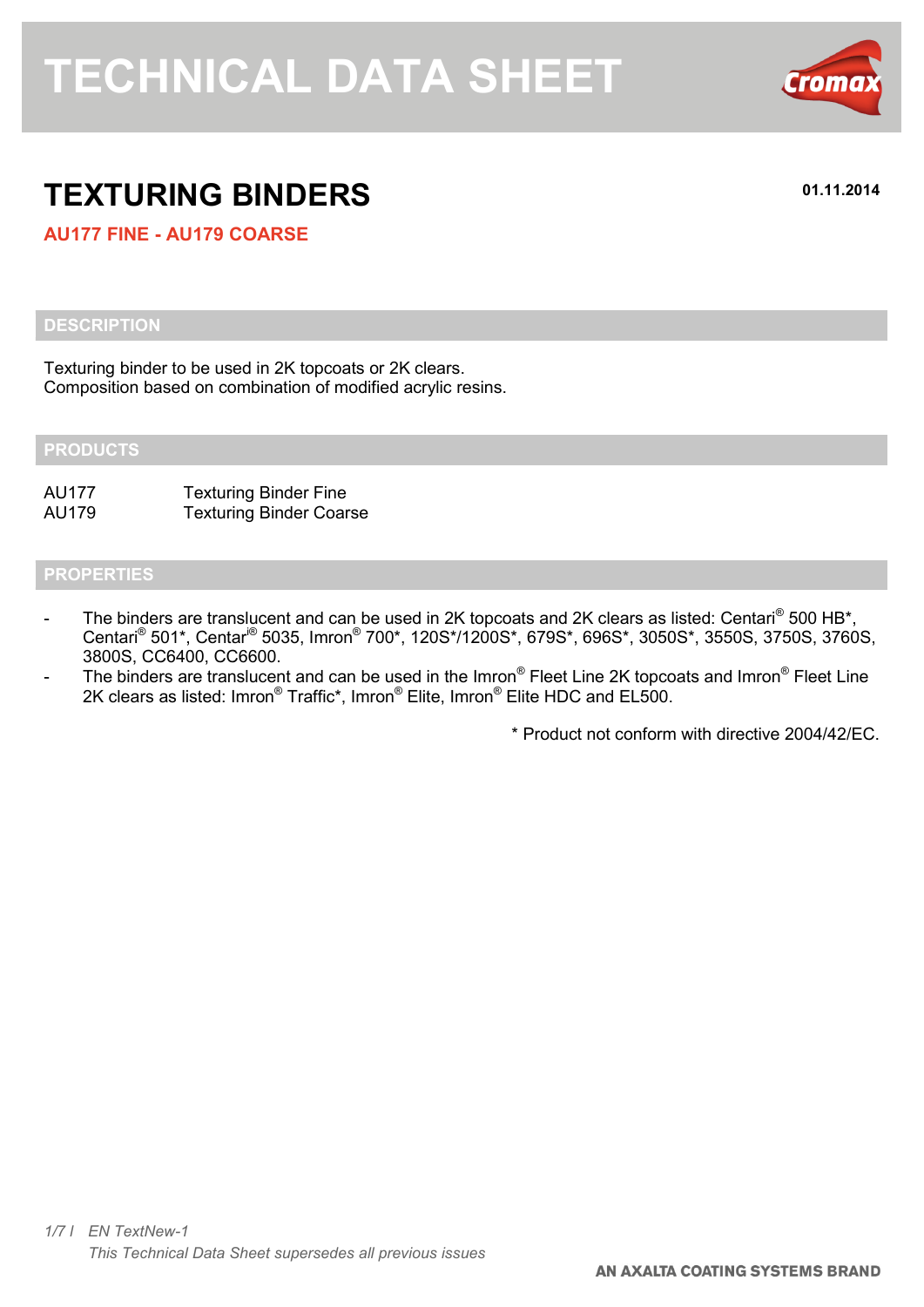

# **TEXTURING BINDERS 01.11.2014**

## **AU177 FINE - AU179 COARSE**

#### **PRODUCT PREPARATION**

Mixing rules for 2K topcoats

Flat and heavily structured:

Add AU177-AU179 on top of the quality binder in a ratio of 100% to maximum 200%.

- For pastel colours addition of 150% AU177-AU179 is required.
- For colours that only contain 200 g tint/l or less (see Cromax<sup>®</sup> colour tools), addition of 80% to 120 % AU177-AU179 is required.

#### Smoothly structured:

Add AU177-AU179 on top of the quality binder in a ratio of 50 %.

All other additions of less than 100% AU177-AU179 are allowed to obtain less structured/higher gloss colours.

Mixing rules for Imron® Fleet Line 2K topcoats

Imron<sup>®</sup> Elite structured:

Add AU177-AU179 on top of the binder package (= PT199 + EL580) in a ratio of 50 % to 150 %.

Imron<sup>®</sup> Elite HDC structured:

Add AU177-AU179 on top of the binder (= EL560) in a ratio of 50  $%$  to 150  $%$ 

Imron<sup>®</sup> Traffic\* structured:

Add AU177-AU179 on top of the binder (= TR530\*) in a ratio of 50 % to 150 %

\* Product not conform with directive 2004/42/EC.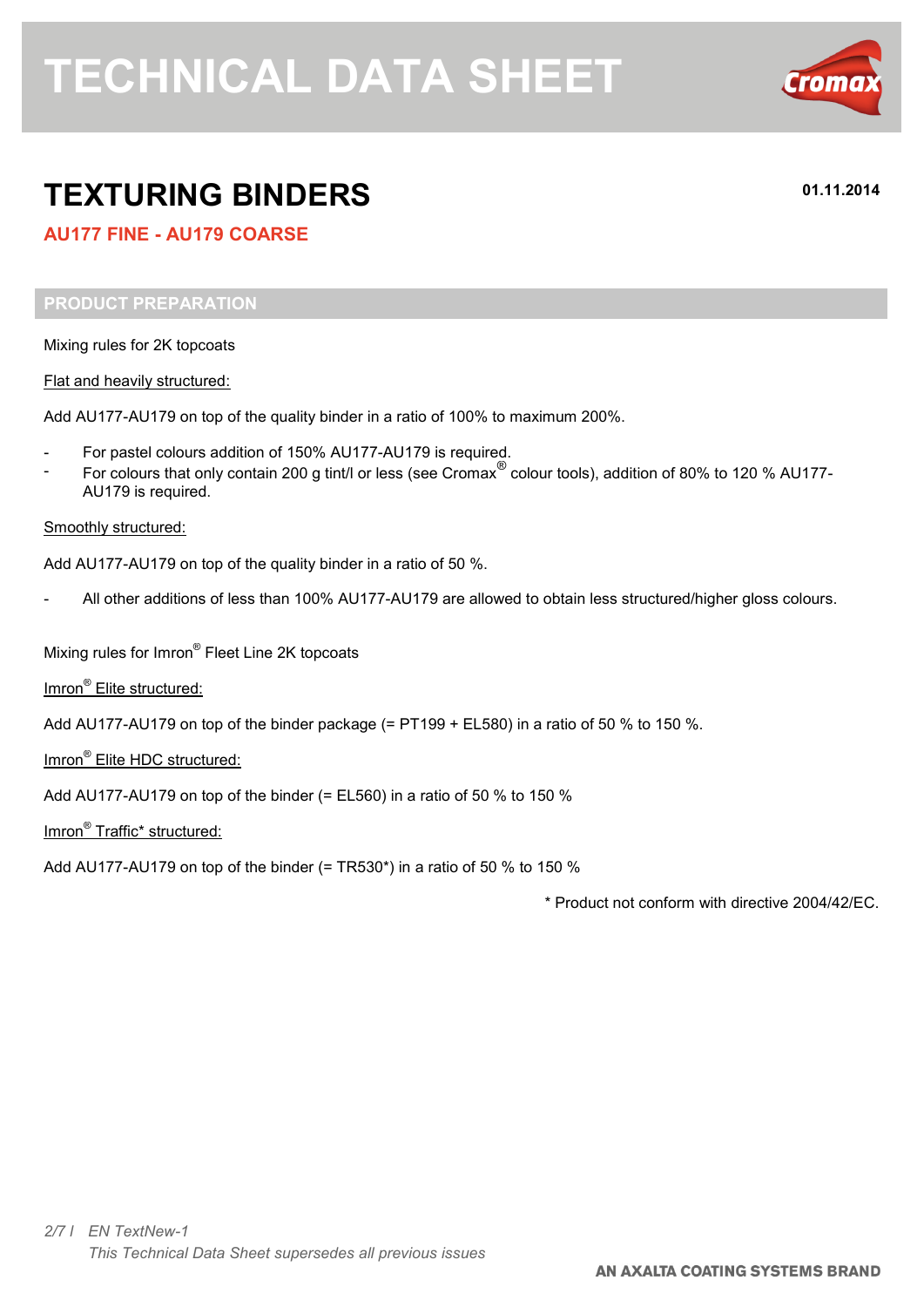

# **TEXTURING BINDERS 01.11.2014**

## **AU177 FINE - AU179 COARSE**

### **PRODUCT PREPARATION (CON'D)**

Mixing rules for 2K clears

Flat and heavily structured:

Mix clear with AU177-AU179 in weight ratio of 100/70 (clear/AU177-AU179).

The combination 120S\*/AU177-AU179, 1200S\*/AU177-AU179 is only allowed up to a weight ratio of 100/60.

#### Smoothly structured:

Mix clear with AU177-AU179 in weight ratio of 100/50.

- All other weight ratios between 20% and 70 % addition of AU177-AU179 are allowed to obtain less structured/higher gloss clears.

\* Product not conform with directive 2004/42/EC.

Mixing rules for Imron® Fleet Line 2K clears

Flat and heavily structured

Mix EL500 with AU177-AU179 in weight ratio of 100/70 (clear/AU177-AU179).

#### Smoothly structured

Mix EL500 with AU177-AU179 in weight ratio of 100/50.

- All other weight ratios between 20% and 70 % addition of AU177-AU179 are allowed to obtain less structured/higher gloss clears.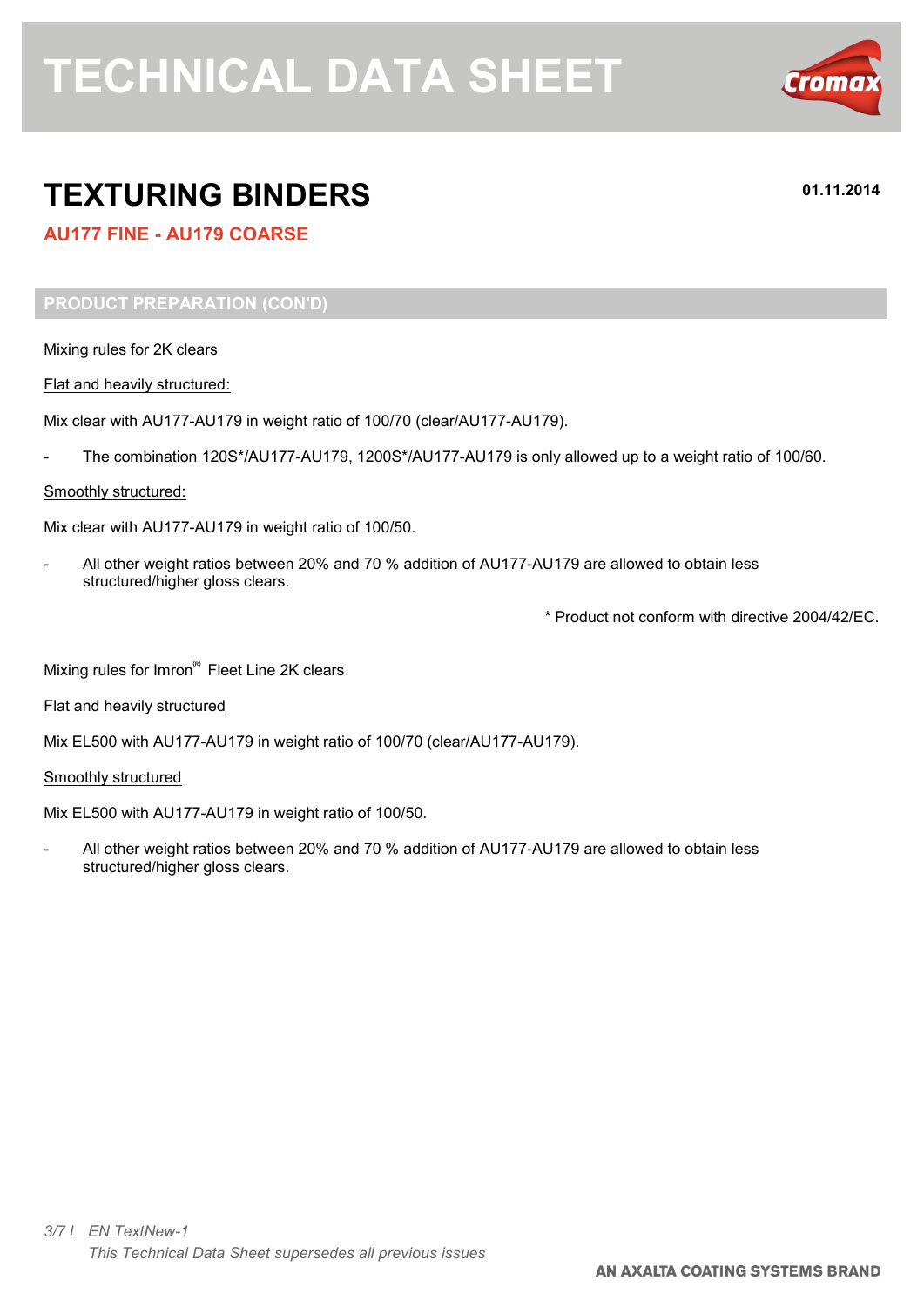

# **TEXTURING BINDERS 01.11.2014**

# **AU177 FINE - AU179 COARSE**

## **PRODUCT PREPARATION (CON'D)**

|                                                                                                                                                                                                                                                                                                                                                                                                                                                                       | Cromax <sup>®</sup> colour tools              | See colour formula.                                                      |             |  |
|-----------------------------------------------------------------------------------------------------------------------------------------------------------------------------------------------------------------------------------------------------------------------------------------------------------------------------------------------------------------------------------------------------------------------------------------------------------------------|-----------------------------------------------|--------------------------------------------------------------------------|-------------|--|
|                                                                                                                                                                                                                                                                                                                                                                                                                                                                       | <b>Standard mixing ratio for 2K</b>           | Centari <sup>®</sup> 5035                                                | 4           |  |
| $\begin{array}{c c c c c} \hline \multicolumn{3}{c }{\mathbf{A}} & \multicolumn{3}{c}{\mathbf{B}} & \multicolumn{3}{c}{\mathbf{C}} \\ \hline \multicolumn{3}{c }{\mathbf{A}} & \multicolumn{3}{c}{\mathbf{B}} & \multicolumn{3}{c}{\mathbf{C}} \\ \hline \multicolumn{3}{c}{\mathbf{A}} & \multicolumn{3}{c}{\mathbf{B}} & \multicolumn{3}{c}{\mathbf{C}} \\ \hline \multicolumn{3}{c}{\mathbf{A}} & \multicolumn{3}{c}{\mathbf{C}} & \multicolumn{3}{c}{\mathbf{D}}$ | topcoats conform with directive<br>2004/42/EC | XK203                                                                    |             |  |
|                                                                                                                                                                                                                                                                                                                                                                                                                                                                       |                                               | Imron <sup>®</sup> Elite                                                 | 3           |  |
|                                                                                                                                                                                                                                                                                                                                                                                                                                                                       |                                               | ET645                                                                    |             |  |
|                                                                                                                                                                                                                                                                                                                                                                                                                                                                       |                                               | <b>ET Thinners</b>                                                       | $0.4 - 0.7$ |  |
|                                                                                                                                                                                                                                                                                                                                                                                                                                                                       |                                               | Imron <sup>®</sup> Elite HDC                                             | 3           |  |
|                                                                                                                                                                                                                                                                                                                                                                                                                                                                       |                                               | ET645                                                                    |             |  |
|                                                                                                                                                                                                                                                                                                                                                                                                                                                                       |                                               | <b>ET Thinners</b>                                                       | $0.4 - 0.7$ |  |
| $A + B + c$                                                                                                                                                                                                                                                                                                                                                                                                                                                           | Standard mixing ratio for 2K                  | 3550S                                                                    | 4           |  |
|                                                                                                                                                                                                                                                                                                                                                                                                                                                                       | clears conform with directive                 | XK203                                                                    |             |  |
|                                                                                                                                                                                                                                                                                                                                                                                                                                                                       | 2004/42/EC                                    | 3750S / 3760S                                                            | 4           |  |
|                                                                                                                                                                                                                                                                                                                                                                                                                                                                       |                                               | <b>XK203</b>                                                             |             |  |
|                                                                                                                                                                                                                                                                                                                                                                                                                                                                       |                                               | <b>XB387</b>                                                             | 0.5         |  |
|                                                                                                                                                                                                                                                                                                                                                                                                                                                                       |                                               | 3800S                                                                    | 4           |  |
|                                                                                                                                                                                                                                                                                                                                                                                                                                                                       |                                               | <b>XK203</b>                                                             |             |  |
|                                                                                                                                                                                                                                                                                                                                                                                                                                                                       |                                               | CC6400                                                                   | 4           |  |
|                                                                                                                                                                                                                                                                                                                                                                                                                                                                       |                                               | <b>XK203</b>                                                             |             |  |
|                                                                                                                                                                                                                                                                                                                                                                                                                                                                       |                                               | AZ9100                                                                   | 0.25        |  |
|                                                                                                                                                                                                                                                                                                                                                                                                                                                                       |                                               | CC6600                                                                   | 4           |  |
|                                                                                                                                                                                                                                                                                                                                                                                                                                                                       |                                               | <b>XK203</b>                                                             |             |  |
|                                                                                                                                                                                                                                                                                                                                                                                                                                                                       |                                               | AZ9100                                                                   | 0.25        |  |
|                                                                                                                                                                                                                                                                                                                                                                                                                                                                       |                                               | EL500                                                                    |             |  |
|                                                                                                                                                                                                                                                                                                                                                                                                                                                                       |                                               | ET645                                                                    |             |  |
|                                                                                                                                                                                                                                                                                                                                                                                                                                                                       | <b>Application</b>                            | Refer to the original TDS of the selected quality.                       |             |  |
| ╩                                                                                                                                                                                                                                                                                                                                                                                                                                                                     | Stirring                                      | Thoroughly stirring of tintings, binder and flattening binder before and |             |  |
|                                                                                                                                                                                                                                                                                                                                                                                                                                                                       |                                               | after adding activator is required.                                      |             |  |
| This data relates only to the material designated herein and does not apply to use in combination with any other material                                                                                                                                                                                                                                                                                                                                             |                                               |                                                                          |             |  |
| or any process. The data is not to be considered as a warranty or quality specification and we assume no liability in                                                                                                                                                                                                                                                                                                                                                 |                                               |                                                                          |             |  |

or any process. The data is not to be considered as a warranty or quality specification and we assume no liability in connection with its use.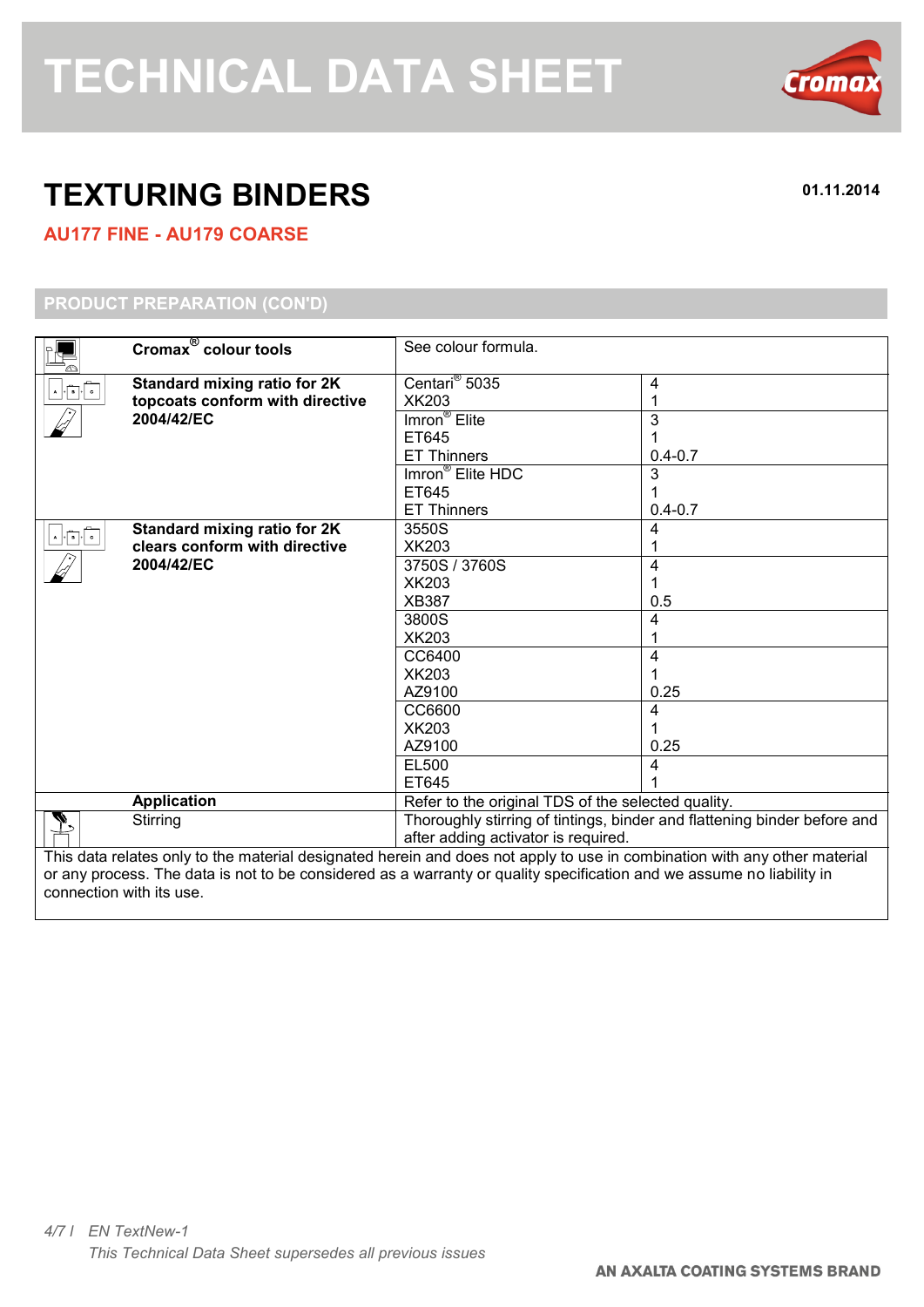

# **TEXTURING BINDERS 01.11.2014**

## **AU177 FINE - AU179 COARSE**

## **PRODUCT PREPARATION (CON'D)**

|                                                                                                                           | Cromax <sup>®</sup> colour tools           | See colour formula.                                                  |           |  |
|---------------------------------------------------------------------------------------------------------------------------|--------------------------------------------|----------------------------------------------------------------------|-----------|--|
| $+$ $\begin{array}{ c c c }\n\hline\n\end{array}$ $+$ $\begin{array}{ c c c }\n\hline\n\end{array}$                       | <b>Standard mixing ratio for 2K</b>        | Centari <sup>®</sup> 500 HB                                          | 3         |  |
|                                                                                                                           | topcoats not conform with                  | 256S                                                                 | 1         |  |
|                                                                                                                           | directive 2004/42/EC                       | AK360                                                                | 0.6       |  |
|                                                                                                                           |                                            | Centari <sup>®</sup> 501                                             | 4         |  |
|                                                                                                                           |                                            | 256S                                                                 |           |  |
|                                                                                                                           |                                            | AB380                                                                |           |  |
|                                                                                                                           |                                            | $Imron^{\circledR}$ 700                                              | $4 - 1$   |  |
|                                                                                                                           |                                            | 256S                                                                 | 1         |  |
|                                                                                                                           |                                            | AU370                                                                | $0.5 - 1$ |  |
|                                                                                                                           |                                            | Imron <sup>®</sup> Traffic                                           | 4         |  |
|                                                                                                                           |                                            | ET645                                                                |           |  |
|                                                                                                                           |                                            | <b>ET Thinners</b>                                                   |           |  |
| $\begin{array}{ c c c }\hline \textbf{A} & \textbf{B} & \textbf{C} \\ \hline \end{array}$                                 | <b>Standard mixing ratio for 2K clears</b> | 120S                                                                 | 3         |  |
|                                                                                                                           | not conform with directive                 | 256S                                                                 | 1         |  |
|                                                                                                                           | 2004/42/EC                                 | 1200S                                                                | 3         |  |
|                                                                                                                           |                                            | 256S                                                                 | 1         |  |
|                                                                                                                           |                                            | XB383                                                                | 0.4       |  |
|                                                                                                                           |                                            | 679S                                                                 | 3         |  |
|                                                                                                                           |                                            | 256S                                                                 | 1         |  |
|                                                                                                                           |                                            | AB380/XB383                                                          | 0.6       |  |
|                                                                                                                           |                                            | 696S                                                                 | 3         |  |
|                                                                                                                           |                                            | 256S                                                                 |           |  |
|                                                                                                                           |                                            | 3050S                                                                | 3         |  |
|                                                                                                                           |                                            | 256S                                                                 |           |  |
|                                                                                                                           |                                            | 3050S                                                                | 4         |  |
|                                                                                                                           |                                            | <b>XK203</b>                                                         |           |  |
|                                                                                                                           | <b>Application</b>                         | Refer to the original TDS of the selected quality.                   |           |  |
|                                                                                                                           | Stirring                                   | Thoroughly stirring of tintings, binder and flattening binder before |           |  |
|                                                                                                                           |                                            | and after adding activator is required.                              |           |  |
| This data relates only to the material designated herein and does not apply to use in combination with any other material |                                            |                                                                      |           |  |
| or any process. The data is not to be considered as a warranty or quality specification and we assume no liability in     |                                            |                                                                      |           |  |
| connection with its use.                                                                                                  |                                            |                                                                      |           |  |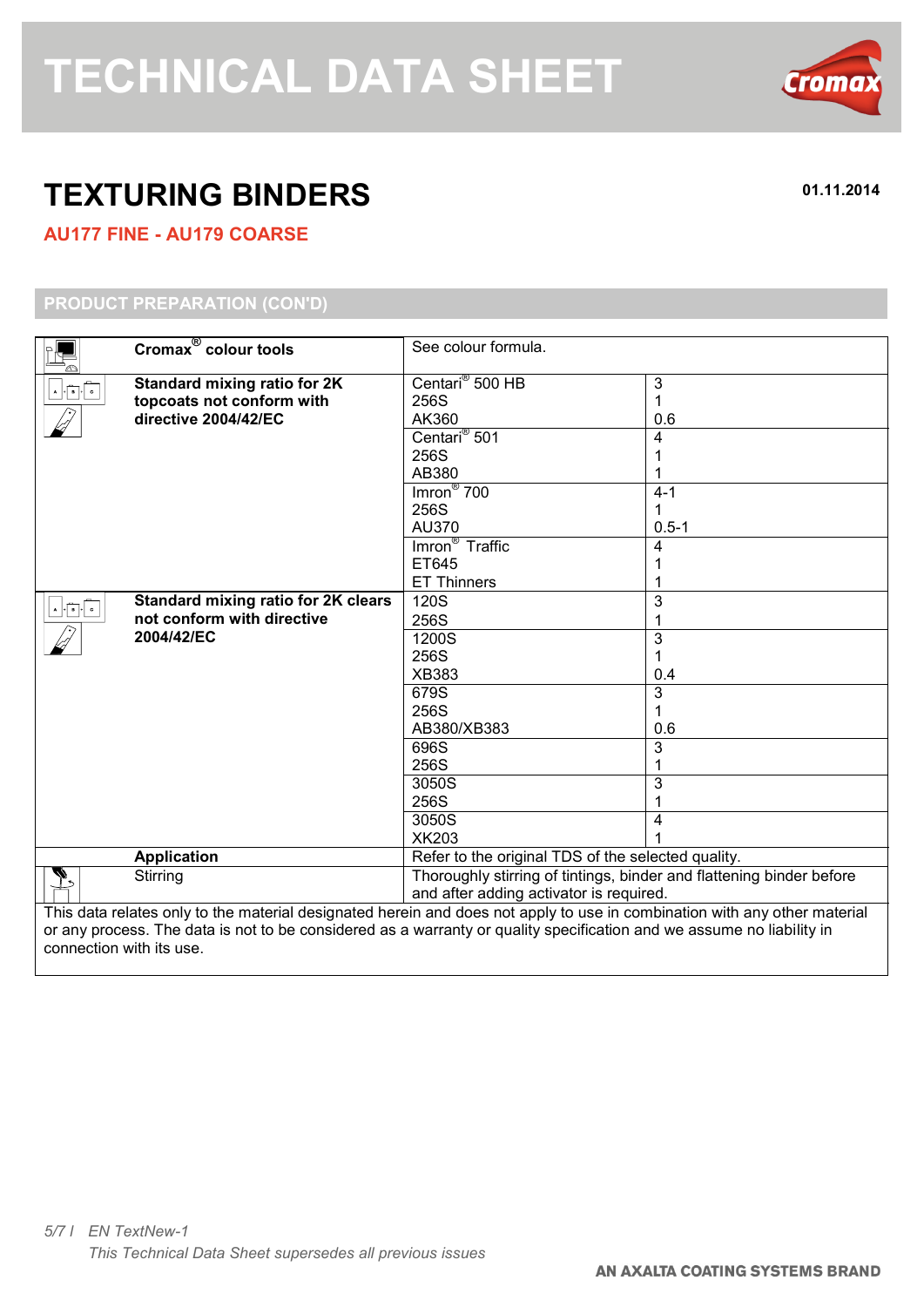

# **TEXTURING BINDERS 01.11.2014**

## **AU177 FINE - AU179 COARSE**

#### **SURFACE PREPARATION**

Surfaces have to be prepared according to the recommendations in the TDS of the selected quality.

#### **EQUIPMENT CLEANING**

Use a correct solventborne gunwash.

#### **REMARKS**

- Texturing binders **cannot** be used in basecoats nor undercoats.
- No need to add 805R to achieve flexibility, AU177 and AU179 are giving enough flexibility for semi-flexible plastic parts. Full flexible textured finishes cannot be obtained with this technology.
- Most of textured OEM colours can be retrieved from the Cromax<sup>®</sup> colour tools.
- Stir texturing binders thoroughly before use.
- AU177 and AU179 can be mixed together at any ratio.
- Material has to be at room temperature (18-25°C) before use.

#### **PRODUCT DATA**

Directive 2004/42/EC: 2004/42/IIB(e)(840)600: The EU limit value for this product (product category: IIB(e)) in ready to use form is maximum 840 g/l of VOC. The VOC content of this product in ready to use form is maximum 600 g/l.

### **SAFETY**

This product is classified according to regulation (EC) 1272/2008 (CLP). Consult Safety Data Sheet prior to use. It is strongly recommended to use appropriate personal protection equipment during application. Observe the precautionary notices displayed on the container.